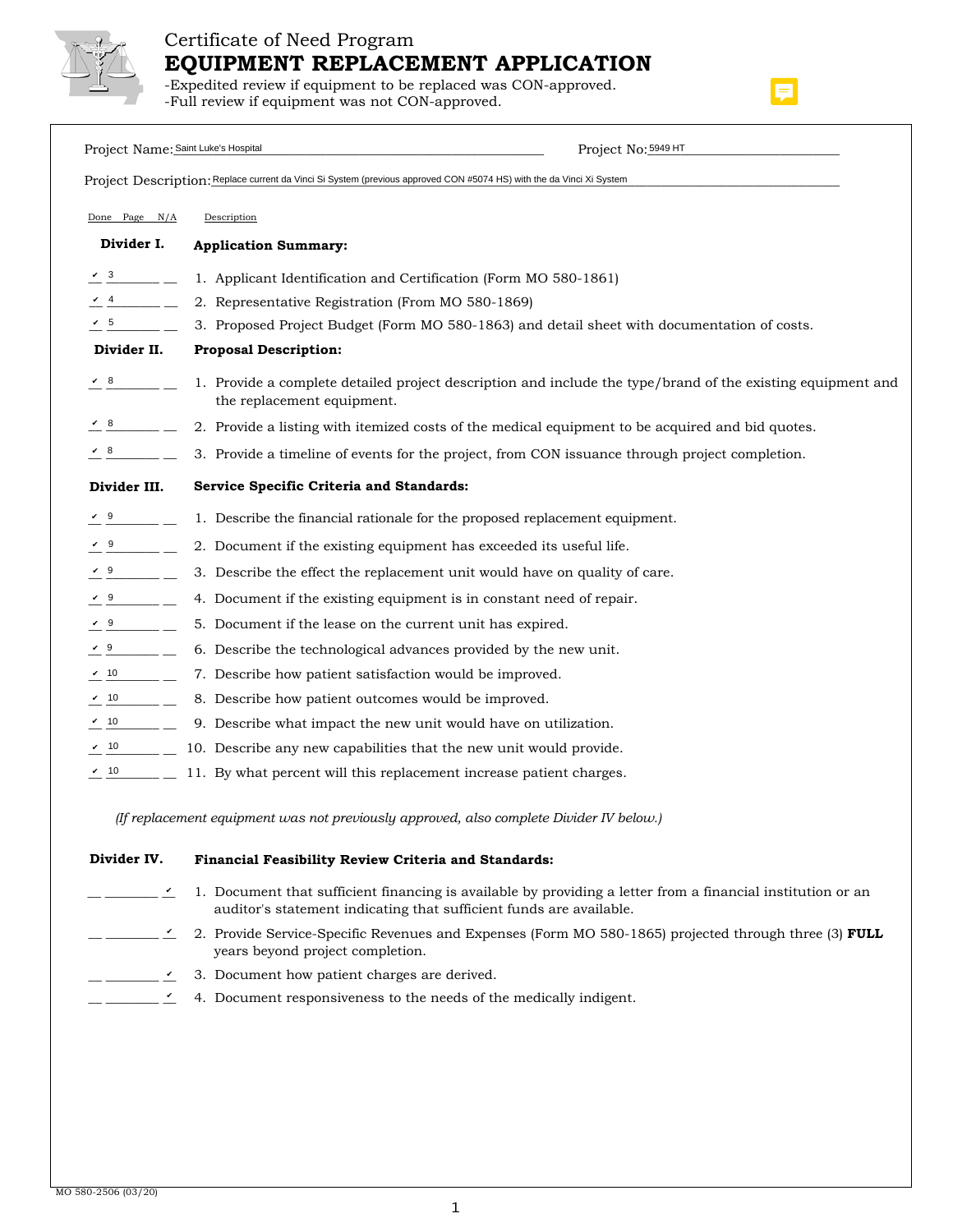## **Divider I. Application Summary:**

## **1. Applicant Identification and Certification (Form MO 580-1861).**

The required Application Identification and Certification form (Form MO 580-1861) is included in this application on Exhibit I-I (on page 3).

## **2. Representative Registration Form (Form MO 580-1869).**

The Representative Registration form (Form MO 580-1869) is included in this application on Exhibit I-2 (on page 4).

## **3. Proposed Project Budget (Form MO 580-1863).**

The Proposed Project Budget form (Form MO 580-1863) is included in this application on Exhibit I-3 (on page 5).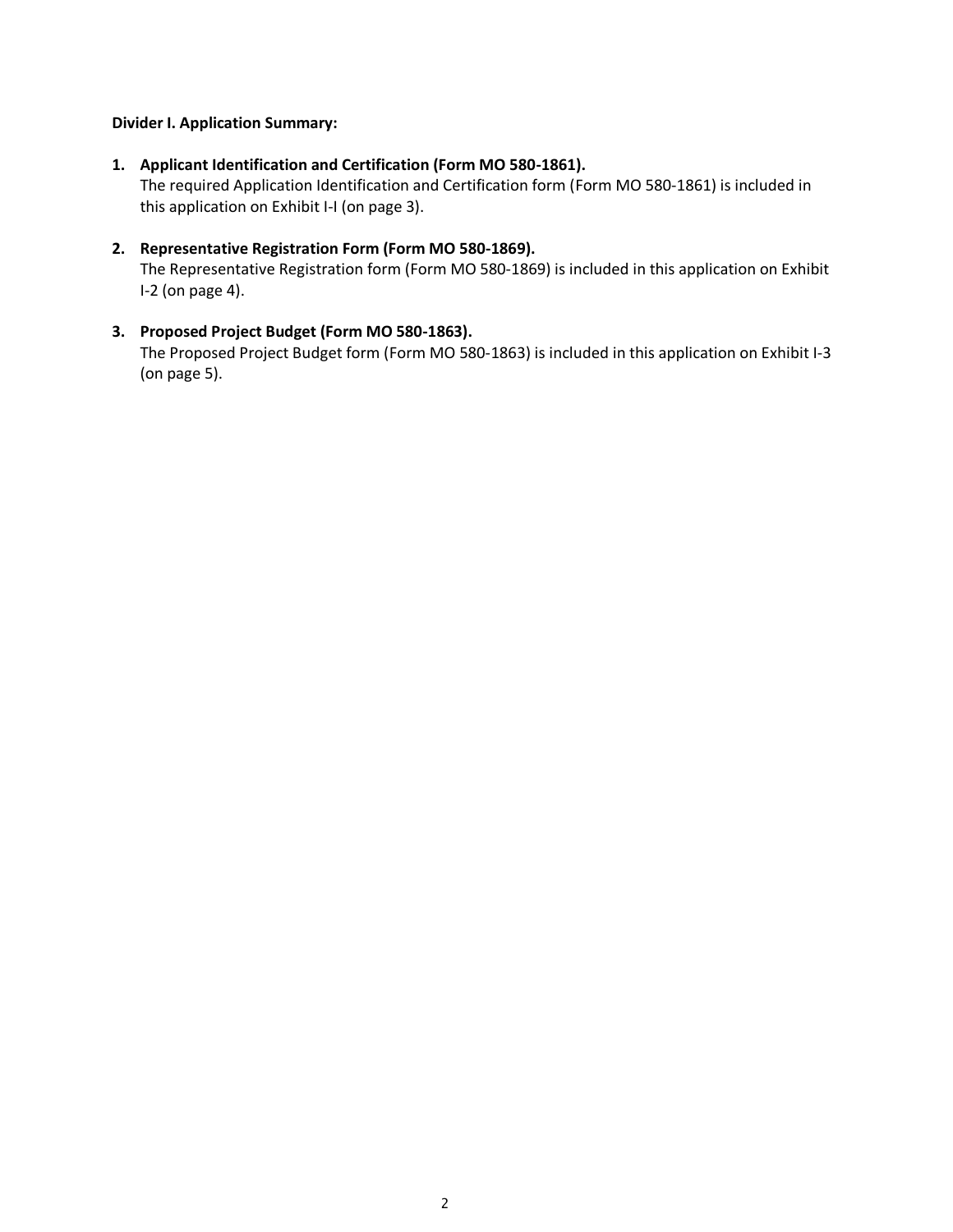

# Certificate of Need Program **APPLICANT IDENTIFICATION AND CERTIFICATION**

| The information provided must match the Letter of Intent for this project, without exception.                                                                             |                                                                            |                                             |                  |  |
|---------------------------------------------------------------------------------------------------------------------------------------------------------------------------|----------------------------------------------------------------------------|---------------------------------------------|------------------|--|
| 1. Project Location                                                                                                                                                       | (Attach additional pages as necessary to identify multiple project sites.) |                                             |                  |  |
| Title of Proposed Project<br>Saint Luke's Hospital                                                                                                                        | Project Number<br>5949 HT                                                  |                                             |                  |  |
| Project Address (Street/City/State/Zip Code)<br>4401 Wornall Road Kansas City, MO 64111                                                                                   |                                                                            | County                                      |                  |  |
|                                                                                                                                                                           |                                                                            | Jackson                                     |                  |  |
| 2. Applicant Identification                                                                                                                                               | (Information must agree with previously submitted Letter of Intent.)       |                                             |                  |  |
| List All Owner(s): (List corporate entity.)                                                                                                                               | Address (Street/City/State/Zip Code)                                       |                                             | Telephone Number |  |
| Saint Luke's Hospital                                                                                                                                                     | 4401 Wornall Road Kansas City, MO 64111                                    |                                             | (816) 932-2000   |  |
|                                                                                                                                                                           |                                                                            |                                             |                  |  |
| (List entity to be<br>List All Operator(s): licensed or certified.)                                                                                                       | Address (Street/City/State/Zip Code)                                       |                                             | Telephone Number |  |
| Saint Luke's Hospital                                                                                                                                                     | 4401 Wornall Road Kansas City, MO 64111                                    |                                             | (816) 932-2000   |  |
|                                                                                                                                                                           |                                                                            |                                             |                  |  |
| 3. Ownership (Check applicable category.)                                                                                                                                 |                                                                            |                                             |                  |  |
| Nonprofit Corporation<br>Individual<br>⊻                                                                                                                                  | City                                                                       | District                                    |                  |  |
| Partnership<br>Corporation                                                                                                                                                | County                                                                     | Other                                       |                  |  |
| 4. Certification                                                                                                                                                          |                                                                            |                                             |                  |  |
| In submitting this project application, the applicant understands that:                                                                                                   |                                                                            |                                             |                  |  |
| (A) The review will be made as to the community need for the proposed beds or equipment in this<br>application;                                                           |                                                                            |                                             |                  |  |
| (B) In determining community need, the Missouri Health Facilities Review Committee (Committee) will                                                                       |                                                                            |                                             |                  |  |
| consider all similar beds or equipment within the service area;<br>(C) The issuance of a Certificate of Need (CON) by the Committee depends on conformance with its Rules |                                                                            |                                             |                  |  |
| and CON statute;<br>(D) A CON shall be subject to forfeiture for failure to incur an expenditure on any approved project six (6)                                          |                                                                            |                                             |                  |  |
| months after the date of issuance, unless obligated or extended by the Committee for an additional six<br>$(6)$ months:                                                   |                                                                            |                                             |                  |  |
| (E) Notification will be provided to the CON Program staff if and when the project is abandoned; and                                                                      |                                                                            |                                             |                  |  |
| (F) A CON, if issued, may not be transferred, relocated, or modified except with the consent of the<br>Committee.                                                         |                                                                            |                                             |                  |  |
| We certify the information and date in this application as accurate to the best of our knowledge and belief by our<br>representative's signature below:                   |                                                                            |                                             |                  |  |
| 5. Authorized Contact Person (Attach a Contact Person Correction Form if different from the Letter of Intent.)                                                            |                                                                            |                                             |                  |  |
| Name of Contact Person<br><b>Myles Ortiz</b>                                                                                                                              | Title                                                                      | <b>Operations Project Consultant</b>        |                  |  |
| Telephone Number<br>Fax Number<br>(816) 599-9448                                                                                                                          |                                                                            | E-mail Address<br>mylortiz@saintlukeskc.org |                  |  |
| Signature of Contact Person                                                                                                                                               |                                                                            | Date of Signature                           |                  |  |
| DocuSigned by:<br>$M_{1}$                                                                                                                                                 |                                                                            | 05/09/2022                                  |                  |  |

| MO 580-1861 (03/13) |  |
|---------------------|--|

99576646362F49B...

 $\n *U*$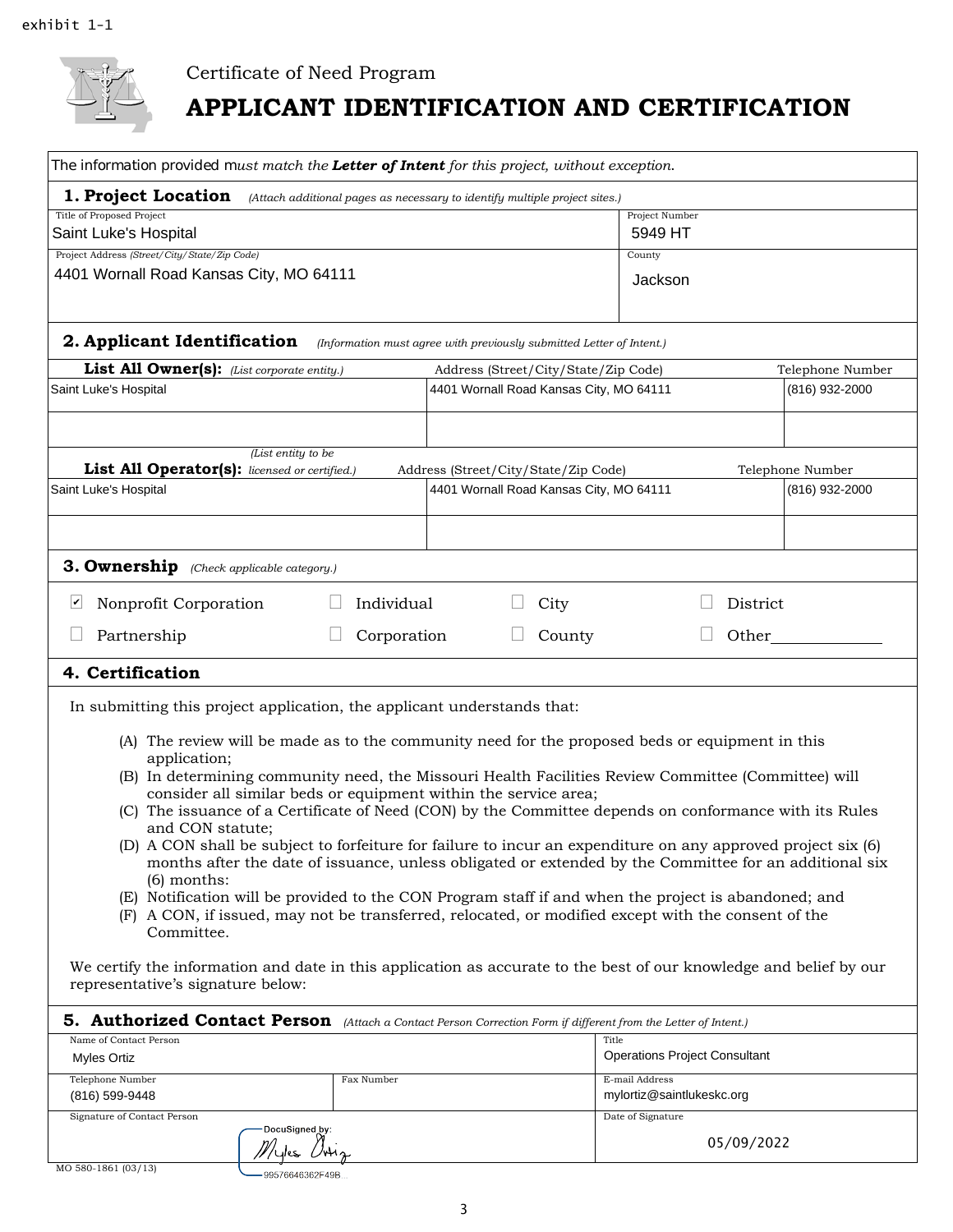

Certificate of Need Program

## **REPRESENTATIVE REGISTRATION**

| (A registration form must be completed for each project presented.)                                                                                                                                                                                                                                                                                                                                                                                                                                                                                                                                                                                                                                                                                                                                                                                                                                                                                                                                                 |                |                                      |  |  |
|---------------------------------------------------------------------------------------------------------------------------------------------------------------------------------------------------------------------------------------------------------------------------------------------------------------------------------------------------------------------------------------------------------------------------------------------------------------------------------------------------------------------------------------------------------------------------------------------------------------------------------------------------------------------------------------------------------------------------------------------------------------------------------------------------------------------------------------------------------------------------------------------------------------------------------------------------------------------------------------------------------------------|----------------|--------------------------------------|--|--|
| Project Name<br>Saint Luke's Hospital                                                                                                                                                                                                                                                                                                                                                                                                                                                                                                                                                                                                                                                                                                                                                                                                                                                                                                                                                                               | Number         | 5949 HT                              |  |  |
| (Please type or print legibly.)                                                                                                                                                                                                                                                                                                                                                                                                                                                                                                                                                                                                                                                                                                                                                                                                                                                                                                                                                                                     |                |                                      |  |  |
| Name of Representative                                                                                                                                                                                                                                                                                                                                                                                                                                                                                                                                                                                                                                                                                                                                                                                                                                                                                                                                                                                              | Title          |                                      |  |  |
| <b>Myles Ortiz</b>                                                                                                                                                                                                                                                                                                                                                                                                                                                                                                                                                                                                                                                                                                                                                                                                                                                                                                                                                                                                  |                | <b>Operations Project Consultant</b> |  |  |
| Firm/Corporation/Association of Representative (may be different from below, e.g., law firm, consultant, other)                                                                                                                                                                                                                                                                                                                                                                                                                                                                                                                                                                                                                                                                                                                                                                                                                                                                                                     |                | Telephone Number                     |  |  |
| Saint Luke's Health System                                                                                                                                                                                                                                                                                                                                                                                                                                                                                                                                                                                                                                                                                                                                                                                                                                                                                                                                                                                          | (816) 932-2000 |                                      |  |  |
| Address (Street/City/State/Zip Code)                                                                                                                                                                                                                                                                                                                                                                                                                                                                                                                                                                                                                                                                                                                                                                                                                                                                                                                                                                                |                |                                      |  |  |
| 901 E. 104th St., Kansas City, MO 64131                                                                                                                                                                                                                                                                                                                                                                                                                                                                                                                                                                                                                                                                                                                                                                                                                                                                                                                                                                             |                |                                      |  |  |
| Who's interests are being represented?<br>(If more than one, submit a separate Representative Registration Form for each.)                                                                                                                                                                                                                                                                                                                                                                                                                                                                                                                                                                                                                                                                                                                                                                                                                                                                                          |                |                                      |  |  |
| Name of Individual/Agency/Corporation/Organization being Represented                                                                                                                                                                                                                                                                                                                                                                                                                                                                                                                                                                                                                                                                                                                                                                                                                                                                                                                                                |                | Telephone Number                     |  |  |
| Saint Luke's Hospital (Kansas City)                                                                                                                                                                                                                                                                                                                                                                                                                                                                                                                                                                                                                                                                                                                                                                                                                                                                                                                                                                                 |                | $(816)$ 932-2000                     |  |  |
| Address (Street/City/State/Zip Code)                                                                                                                                                                                                                                                                                                                                                                                                                                                                                                                                                                                                                                                                                                                                                                                                                                                                                                                                                                                |                |                                      |  |  |
| 4401 Wornall Road, Kansas City, MO 64111                                                                                                                                                                                                                                                                                                                                                                                                                                                                                                                                                                                                                                                                                                                                                                                                                                                                                                                                                                            |                |                                      |  |  |
| Check one. Do you:                                                                                                                                                                                                                                                                                                                                                                                                                                                                                                                                                                                                                                                                                                                                                                                                                                                                                                                                                                                                  |                | Relationship to Project:             |  |  |
| Support                                                                                                                                                                                                                                                                                                                                                                                                                                                                                                                                                                                                                                                                                                                                                                                                                                                                                                                                                                                                             | None           |                                      |  |  |
| Oppose                                                                                                                                                                                                                                                                                                                                                                                                                                                                                                                                                                                                                                                                                                                                                                                                                                                                                                                                                                                                              | ∽              | Employee                             |  |  |
| Neutral                                                                                                                                                                                                                                                                                                                                                                                                                                                                                                                                                                                                                                                                                                                                                                                                                                                                                                                                                                                                             |                | Legal Counsel                        |  |  |
|                                                                                                                                                                                                                                                                                                                                                                                                                                                                                                                                                                                                                                                                                                                                                                                                                                                                                                                                                                                                                     |                | Consultant                           |  |  |
|                                                                                                                                                                                                                                                                                                                                                                                                                                                                                                                                                                                                                                                                                                                                                                                                                                                                                                                                                                                                                     | Lobbyist       |                                      |  |  |
| Other Information:                                                                                                                                                                                                                                                                                                                                                                                                                                                                                                                                                                                                                                                                                                                                                                                                                                                                                                                                                                                                  |                | Other (explain):                     |  |  |
|                                                                                                                                                                                                                                                                                                                                                                                                                                                                                                                                                                                                                                                                                                                                                                                                                                                                                                                                                                                                                     |                |                                      |  |  |
|                                                                                                                                                                                                                                                                                                                                                                                                                                                                                                                                                                                                                                                                                                                                                                                                                                                                                                                                                                                                                     |                |                                      |  |  |
| I attest that to the best of my belief and knowledge the testimony and information presented by<br>me is truthful, represents factual information, and is in compliance with §197.326.1 RSMo<br>which says: Any person who is paid either as part of his normal employment or as a lobbyist to<br>support or oppose any project before the health facilities review committee shall register as a<br>lobbyist pursuant to chapter 105 RSMo, and shall also register with the staff of the health<br>facilities review committee for every project in which such person has an interest and indicate<br>whether such person supports or opposes the named project. The registration shall also include<br>the names and addresses of any person, firm, corporation or association that the person<br>registering represents in relation to the named project. Any person violating the provisions of this<br>subsection shall be subject to the penalties specified in §105.478, RSMo.<br>Original Signature<br>Date |                |                                      |  |  |
| DocuSigned by:                                                                                                                                                                                                                                                                                                                                                                                                                                                                                                                                                                                                                                                                                                                                                                                                                                                                                                                                                                                                      |                | 05/09/2022                           |  |  |
|                                                                                                                                                                                                                                                                                                                                                                                                                                                                                                                                                                                                                                                                                                                                                                                                                                                                                                                                                                                                                     |                |                                      |  |  |
| MO 580-1869 (11/01)<br>99576646362F49B                                                                                                                                                                                                                                                                                                                                                                                                                                                                                                                                                                                                                                                                                                                                                                                                                                                                                                                                                                              |                |                                      |  |  |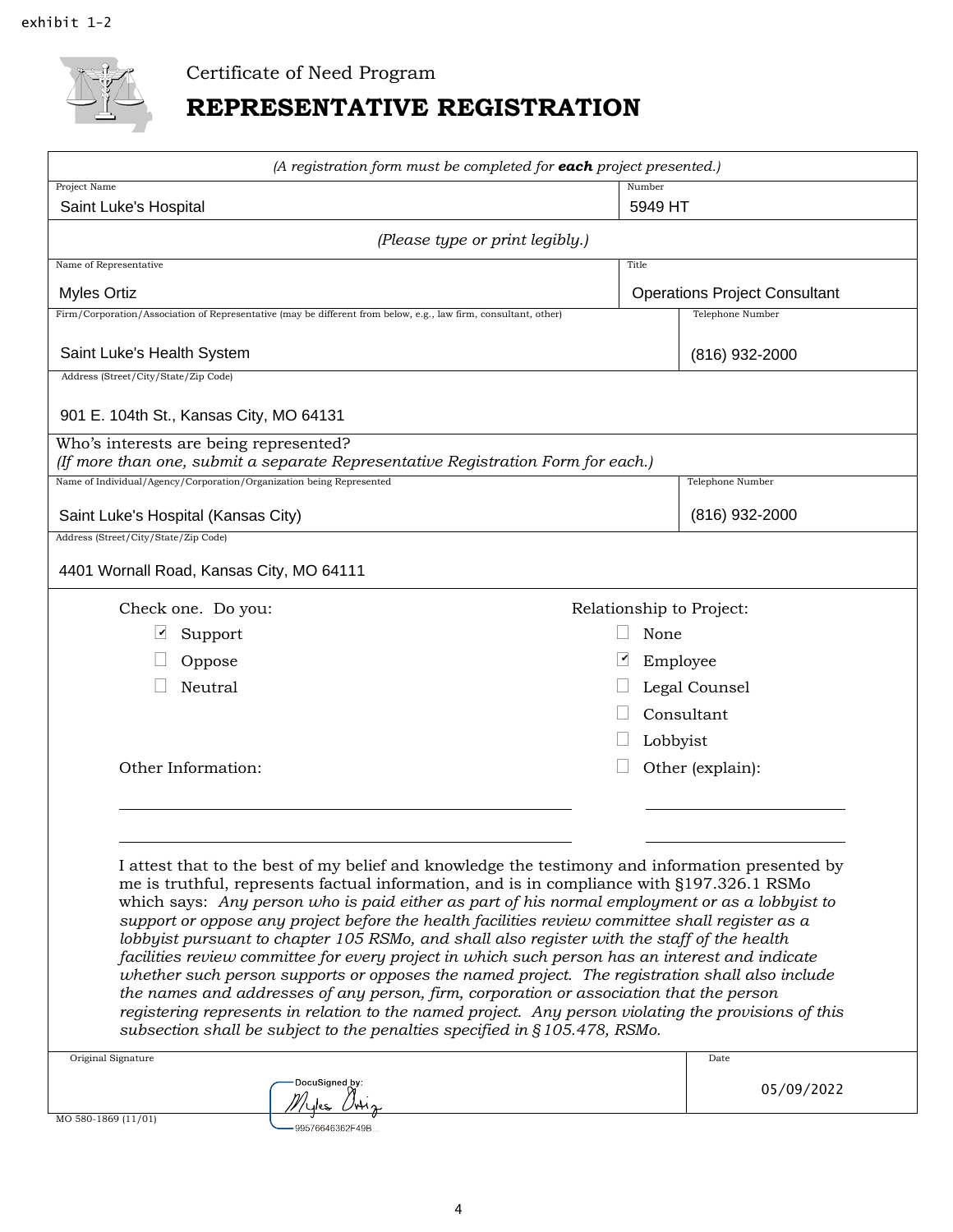

Certificate of Need Program

## **PROPOSED PROJECT BUDGET**

|         | <b>Description</b>                                           | <b>Dollars</b>                                     |
|---------|--------------------------------------------------------------|----------------------------------------------------|
| COSTS:* |                                                              | (Fill in every line, even if the amount is "\$0".) |
| 1.      | New Construction Costs ***                                   | \$0                                                |
| 2.      | Renovation Costs ***                                         | \$0                                                |
| З.      | <b>Subtotal Construction Costs</b> $(\#1 \text{ plus } \#2)$ | \$0                                                |
| 4.      | Architectural/Engineering Fees                               | \$0                                                |
| 5.      | Other Equipment (not in construction contract)               | \$0                                                |
| 6.      | Major Medical Equipment                                      | \$2,459,500                                        |
| 7.      | Land Acquisition Costs ***                                   | \$0                                                |
| 8.      | Consultants' Fees/Legal Fees ***                             | \$0                                                |
| 9.      | Interest During Construction (net of interest earned) ***    | \$0                                                |
|         | 10. Other Costs ***                                          | \$0                                                |
|         | 11. Subtotal Non-Construction Costs (sum of #4 through #10   | \$2,459,500                                        |
|         | 12. Total Project Development Costs (#3 plus #11)            | $$2,459,500**$                                     |
|         |                                                              |                                                    |
|         | <b>FINANCING:</b>                                            |                                                    |
|         | 13. Unrestricted Funds                                       | \$2,459,500                                        |
|         | 14. Bonds                                                    |                                                    |
|         | 15. Loans                                                    |                                                    |
|         | 16. Other Methods (specify)                                  | \$0<br>\$0<br>\$0                                  |
|         | 17. Total Project Financing (sum of #13 through #16)         |                                                    |
|         | 18. New Construction Total Square Footage                    | 0                                                  |
|         | 19. New Construction Costs Per Square Foot *****             | $$2,459,500**$<br>\$0                              |
|         | 20. Renovated Space Total Square Footage                     | 0                                                  |

*\* Attach additional page(s) detailing how each line item was determined, including all methods and assumptions used. Provide documentation of all major costs.* 

*\*\* These amounts should be the same.* 

*\*\*\* Capitalizable items to be recognized as capital expenditures after project completion.* 

*\*\*\*\* Include as Other Costs the following: other costs of financing; the value of existing lands, buildings and equipment not previously used for health care services, such as a renovated house converted to residential care, determined by original cost, fair market value, or appraised value; or the fair market value of any leased equipment or building, or the cost of beds to be purchased.* 

*\*\*\*\*\* Divide new construction costs by total new construction square footage.* 

*\*\*\*\*\*\* Divide renovation costs by total renovation square footage.* 

MO 580‐1863 (02/13)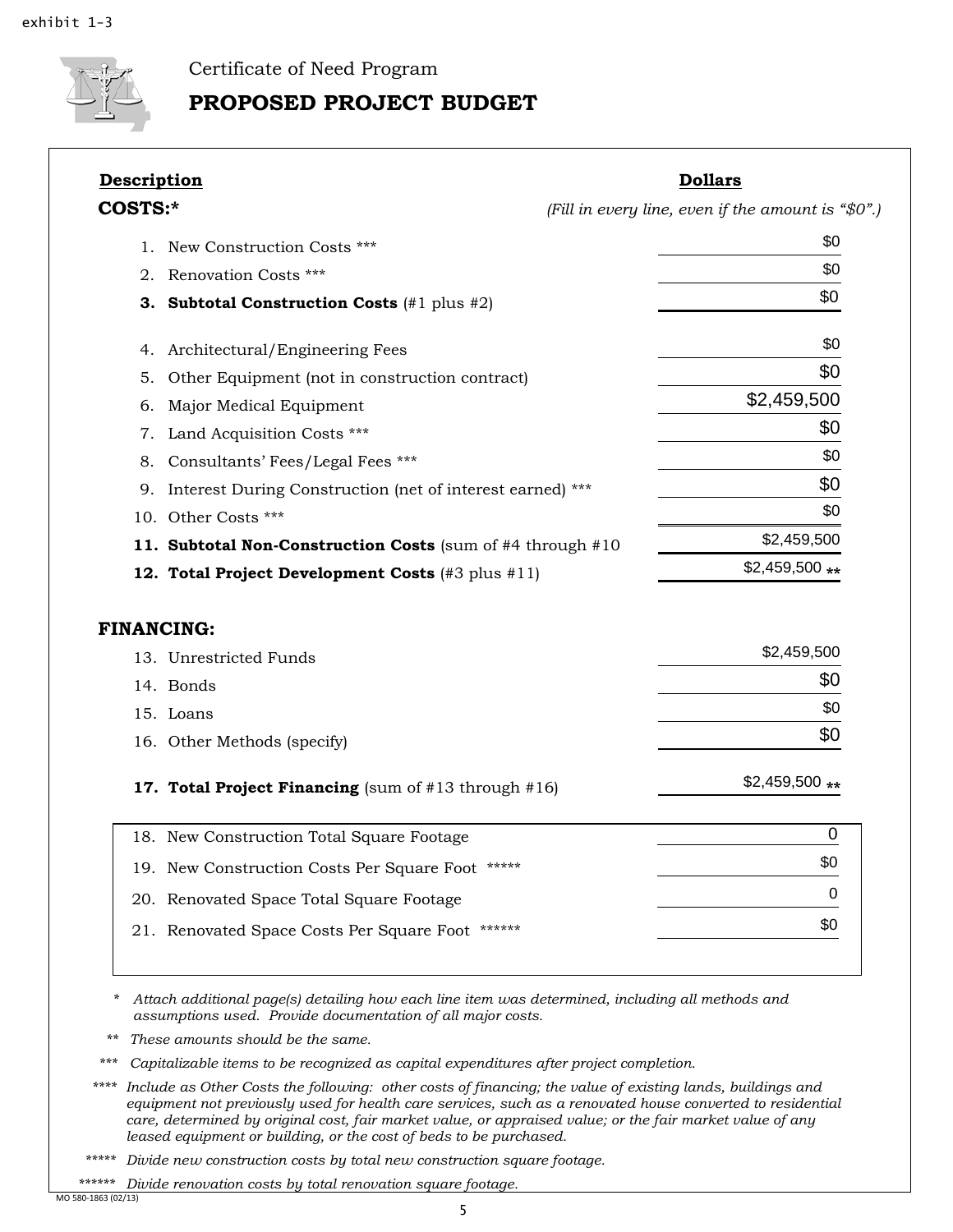INTUITIVE.

## Intuitive Surgical, Inc. 1020 Kifer Road Sunnyvale, CA 94086 800-876-1310

| Quote Details       |                             |                                | Company Information                                |
|---------------------|-----------------------------|--------------------------------|----------------------------------------------------|
| Quote ID            | 171686.0                    | Hospital Name                  | St. Luke's Hospital of Kansas                      |
| Quote Date          | 3/21/2022                   |                                | Citv                                               |
| <b>Valid Until</b>  | 3/31/2022                   | <b>SF ID / IDN Affiliation</b> | 10124/Saint Luke's Health<br>ISystem - Kansas City |
| Sales Rep           | Lisa Spoonhour              | Address                        | 14401 Wornall Rd                                   |
| <b>Phone Number</b> | 1(913) 284-1866             | City, State, Zip               | Kansas City, MO, 64111                             |
| Email               | Lisa.Spoonhour@intusurg.com |                                |                                                    |
|                     |                             | <b>Contact Name</b>            |                                                    |
|                     |                             | Telephone                      |                                                    |

| Items                    |     |                                                                                                                                                                                                                                                                                                                                                                                                |                |                |
|--------------------------|-----|------------------------------------------------------------------------------------------------------------------------------------------------------------------------------------------------------------------------------------------------------------------------------------------------------------------------------------------------------------------------------------------------|----------------|----------------|
| <b>Part Number</b>       | Qty | Item                                                                                                                                                                                                                                                                                                                                                                                           | Price          | Subtotal       |
| da Vinci Systems         |     |                                                                                                                                                                                                                                                                                                                                                                                                |                |                |
|                          |     | da Vinci Xi® Dual Console System                                                                                                                                                                                                                                                                                                                                                               | \$2,350,000.00 | \$2,350,000.00 |
|                          |     | Two (2): da Vinci Xi System Surgeon Consoles<br>One (1): da Vinci Xi System Patient Cart<br>One (1): da Vinci Xi System Vision Cart                                                                                                                                                                                                                                                            |                |                |
|                          |     | da Vinci Xi System Documentation                                                                                                                                                                                                                                                                                                                                                               |                |                |
|                          |     | da Vinci Xi System Software                                                                                                                                                                                                                                                                                                                                                                    |                |                |
|                          |     | <b>Training Instrument Starter Kit</b>                                                                                                                                                                                                                                                                                                                                                         |                |                |
|                          |     | Accessory Starter Kit                                                                                                                                                                                                                                                                                                                                                                          |                |                |
|                          |     | <b>Drapes</b>                                                                                                                                                                                                                                                                                                                                                                                  |                |                |
|                          |     | Vision Equipment                                                                                                                                                                                                                                                                                                                                                                               |                |                |
|                          |     | (All Kits subject to change without notice)                                                                                                                                                                                                                                                                                                                                                    |                |                |
| da Vinci System Upgrades |     |                                                                                                                                                                                                                                                                                                                                                                                                |                |                |
|                          |     | da Vinci® Xi® Integrated Table Motion Sold with System<br>Upgrade includes:<br>- Table Connection hardware module for patient cart<br>- Integrated Table Motion software Upgrade<br>Note: Integrated Table Motion requires connection to a Trumpf Medical TruSystem<br>7000dV operating table for feature use. The TruSystem 7000dV operating table is<br>sold and serviced by Trumpf Medical. | \$75,000.00    | \$75,000.00    |
|                          |     | E-100 generator is a bipolar electrosurgical unit (ESU) used with compatible dV<br>instruments - SynchroSeal and VSE                                                                                                                                                                                                                                                                           | \$25,000.00    | \$25,000.00    |
| Freight                  |     |                                                                                                                                                                                                                                                                                                                                                                                                |                |                |
|                          |     | System Freight - Central (AR, IA, IL, KS, LA, MN, MO, ND, NE, OK, SD, TX, WI)                                                                                                                                                                                                                                                                                                                  | \$9.500.00     | \$9,500.00     |
| Total                    |     |                                                                                                                                                                                                                                                                                                                                                                                                |                | \$2,459,500.00 |
|                          |     |                                                                                                                                                                                                                                                                                                                                                                                                |                |                |

| <b>Service</b>     |     |                                                                                 |              |                 |
|--------------------|-----|---------------------------------------------------------------------------------|--------------|-----------------|
| <b>Part Number</b> | Qty | Item                                                                            | Price        | <b>Subtotal</b> |
|                    |     | Da Vinci Xi® dVComplete Care Service Plan (dual console)<br>Years 2-5, per year | \$179,000.00 | \$179,000.00    |
|                    |     | Year One System Service (Included in System Fee unless an amount is listed)     | \$0.00       | \$0.00          |

## Terms and Conditions

 $1/2$ 

## 1) System Terms and Conditions:

1.1 A signed Sales, License, and Service Agreement ("SLSA") or equivalent is required prior to shipment of the System(s). All site modifications and preparation are the Customer's responsibility and are to be completed to the specification given by Intuitive Surgical prior to the installation date. Delivery is subject to credit approval. Payment terms are net 30 days from Intuitive Surgical's invoice date. Each System includes the patient side cart, vision cart, and surgeon console(s). System enhancements required to support new features may be purchased at Intuitive Surgical's then current list price. The price of the da Vinci® Surgical System includes the initial installation of the System at Customer's facility and a one (1) year warranty for manufacture defect. All taxes and shipping charges are the responsibility of the Customer and will be added to the invoice, as appropriate.

1.2 Intuitive makes no representation with regard to Certificate of Need requirements for this purchase. It is your (the Customer's) responsibility to determine whether this purchase complies with your State's Certificate of Need laws and what Certificate of Need filing, if any, needs to be made with regard to this purchase.

1.3 Customer acknowledges that the cleaning and sterilization equipment, not provided by Intuitive, is required to appropriately reprocess da Vinci instruments and endoscopes. Please refer to the Intuitive Surgical Reprocessing website: https://reprocessing.intuitivesurgical.com. Customer is responsible for ensuring that its' cleaning and sterilization program comply with

#### Please submit orders electronically via GHX or fax to 408-523-2377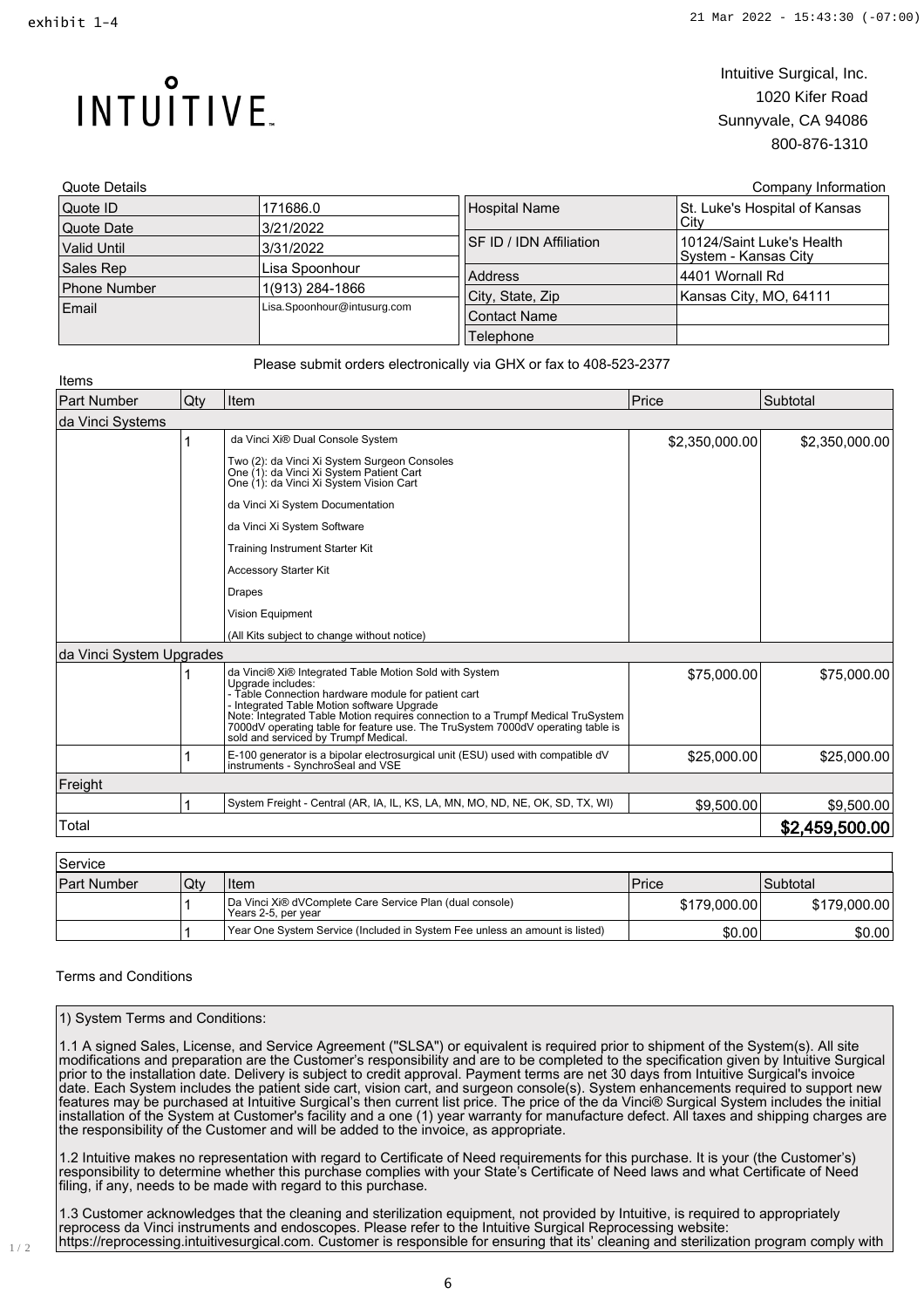all health and safety requirements.

#### 2) System Upgrade Terms and Conditions:

2.1 A signed Purchase Order and/or an addendum to the existing Sales, License, and Service Agreement ("SLSA") is required prior to shipment of the System upgrade. All site modifications and preparation are the Customer's responsibility and are to be completed with the specification given by Intuitive Surgical prior to the installation date.

2.2 Payment terms are net 30 days from Intuitive Surgical's invoice date. The price includes: the System upgrade, the initial installation at Customer's facility and a one (1) year warranty for manufacture defect. All taxes and shipping charges are the responsibility of the Customer and will be added to the invoice, as appropriate. Delivery is subject to credit approval and inventory availability. Standard shipping terms are FCA from Intuitive Surgical™ warehouse. A \$9.95 handling charge will be applied for any shipments using a customer designated carrier.

#### 3)Intuitive Hub Terms and Conditions:

3.1 A signed agreement or addendum to the existing system agreement according to Section A.1.1 above is required prior to shipment of INTUITIVE's Intuitive Hub. All site modifications and preparation are the Customer's responsibility and are to be completed with the specification given by INTUITIVE prior to the installation date.

3.2 Payment terms are net 30 days from INTUITIVE's invoice date unless agreed differently in writing by the parties. The price includes: INTUITIVE's Intuitive Hub and the initial installation at Customer's facility. All taxes and shipping charges are the responsibility of the Customer and will be added to the invoice, as appropriate.

Intuitive recommends discussing with your IT department the customer-provided infrastructure requirements prior to purchase: • Windows Server OS license for Web/Application server

- Microsoft MS-SQL database
- Initial storage allocation of approximately 1-2 TB per system
- Storage allocation may vary with system utilization, procedure volume, and customer-driven retention policy

#### 4) I&A Terms and Conditions:

4.1 To place an order, please fax Purchase Order to Intuitive Surgical Customer Service at 408-523-2377 or submit through the Global Health Exchange (GHX). Payment Terms Net 30 Days from invoice date. Delivery is subject to credit approval by Intuitive Surgical. Estimated 2-Day standard delivery. Standard shipping terms are FCA from Intuitive Surgical™ warehouse and are subject to inventory availability. Pricing is subject to applicable shipping costs and taxes. Pricing is subject to change without notice. A \$9.95 handling charge will be applied for any shipments using a customer designated carrier.

#### 5) Return Goods Policy :

5.1 All returns must be authorized through Intuitive Surgical Customer Service, please call 800-876-1310 to obtain a Return Material Authorization Number (RMA#). All items must be accompanied with valid RMA# for processing and are requested to be received within 14 days of issuance or the RMA could be subject to cancellation. Intuitive Surgical will prepay for the return of the defective instruments. Upon identification of a defective instrument, please call Intuitive Surgical Customer Service within 5 business days. Prior to returning to Intuitive Surgical, items must be cleaned and decontaminated in accordance with the then current local environmental and safety laws and standards. For all excess inventory returns, items are required to be in the original packaging with no markings, seals intact, and to have been purchased within the last 12 months. Package excess returned inventory in a separate shipping container to prevent damage to original product packaging.

#### 6) Exchange Goods Policy :

6.1 Repairs to Endoscope, Camera Head and Skills Simulators may qualify for Intuitive Surgical advanced exchange program. Please contact Customer Service or send email to CustomerSupport-ServiceSupport@intusurg.com to obtain information on our current exchange program.

#### 7) Credit Policy :

7.1 Intuitive Surgical will issue credit against original purchase order after full inspection is complete. Credit for defective returns: Intuitive Surgical will issue credit on products based on failure analysis performed and individual warranty terms. For instruments, credit will be issued for the remaining lives, plus one additional life to compensate for usage at the time the issue was identified. Evidence of negligence, misuse and mishandling will not qualify for credit. Credit for excess inventory returns: Excess Inventory returns will be valued at the invoice price. Original packaging must be unmarked, undamaged and seals intact to qualify for credit. Credit will be issued if the products were shipped less than 12 months prior to return request, the original package is intact and the product is within expiration date. Intuitive Surgical will retain all returned product.

#### 8) Miscellaneous :

8.1 Warranty: Warranties are applied for manufacturing defects. Endoscope, Camera, Simulator, and System upgrades – 1 year warranty. Accessories – 90 day warranty. Instruments: see above for credit.

8.2 Any term or condition contained in your purchase order or similar forms which is different from, inconsistent with, or in addition to these terms shall be void and of no effect unless agreed to in writing and signed by your authorized representative and authorized representative of Intuitive Surgical.

The terms and conditions of this quote, including pricing, are confidential and proprietary information of Intuitive Surgical and shall not be disclosed to any third party without the consent of Intuitive Surgical.

For questions please contact Customer Service at 800-876-1310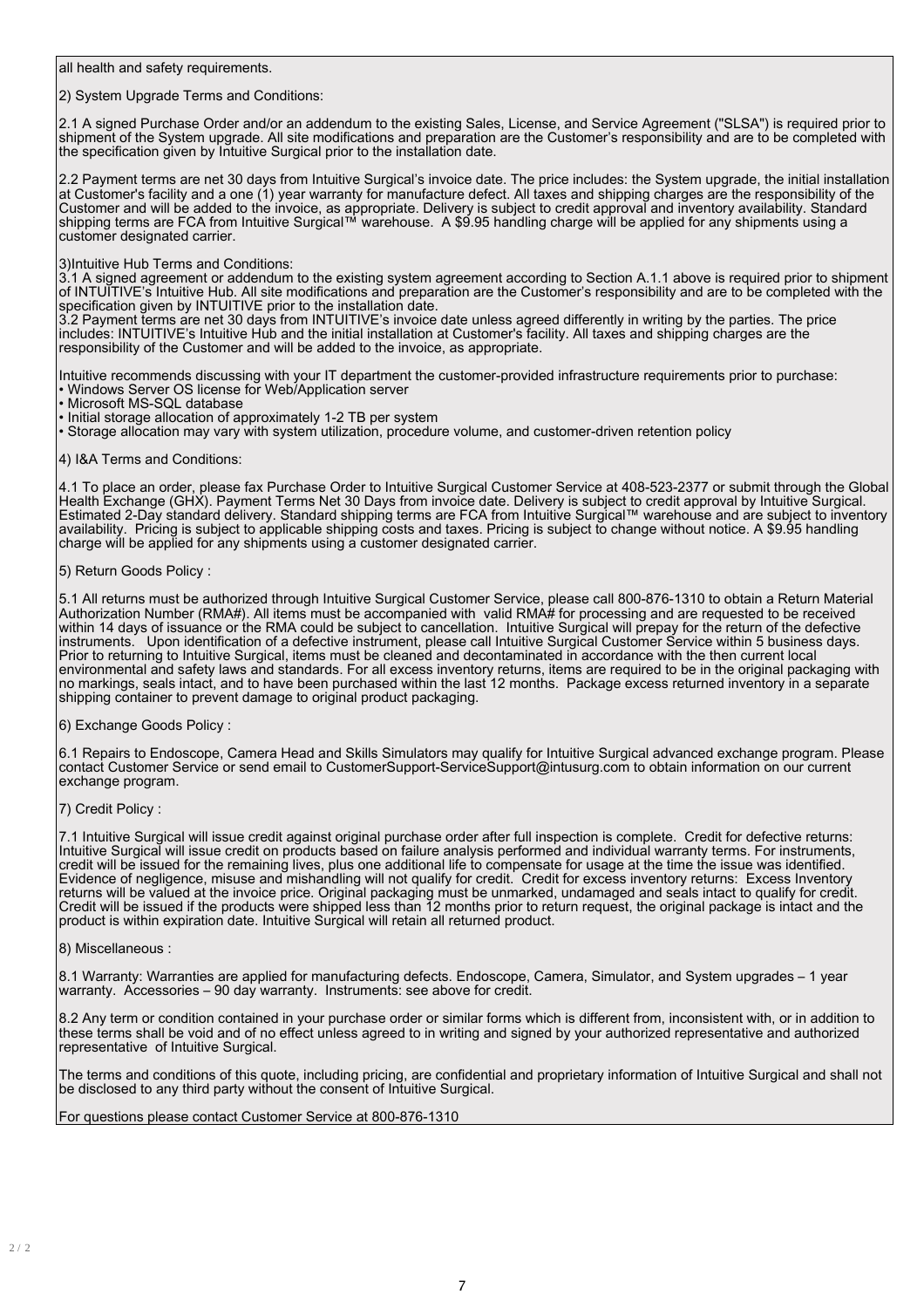**Divider II. Proposal Description:**

## **1. Provide a complete detailed project description and include the type/brand of the existing equipment and the replacement equipment.**

Saint Luke's Hospital of Kansas City, an entity of Saint Luke's Health System, has provided a wide range of medical services for over 130 years. This current project is to replace the da Vinci Si Robotic Surgical system with an upgraded da Vinci Xi Robotic Surgical system.

The existing unit was approved in 2014 under CON# HS-5074.

The total cost of this project is \$2,459,500.00. An equipment quote is included in this application.

**2. Provide a listing with itemized costs of the medical equipment to be acquired and bid quotes.** An itemized quote for the da Vinci Xi Robotic Surgical system is included in this application as exhibit 1-4 (on pages 6-7).

**3. Provide a timeline of events for the project, from CON issuance through project completion.** Once approved, we plan to complete equipment purchase and installation will occur during the 3<sup>rd</sup> quarter of 2022. The existing unit will be retired upon installation. At no time will both units be operating at the same time.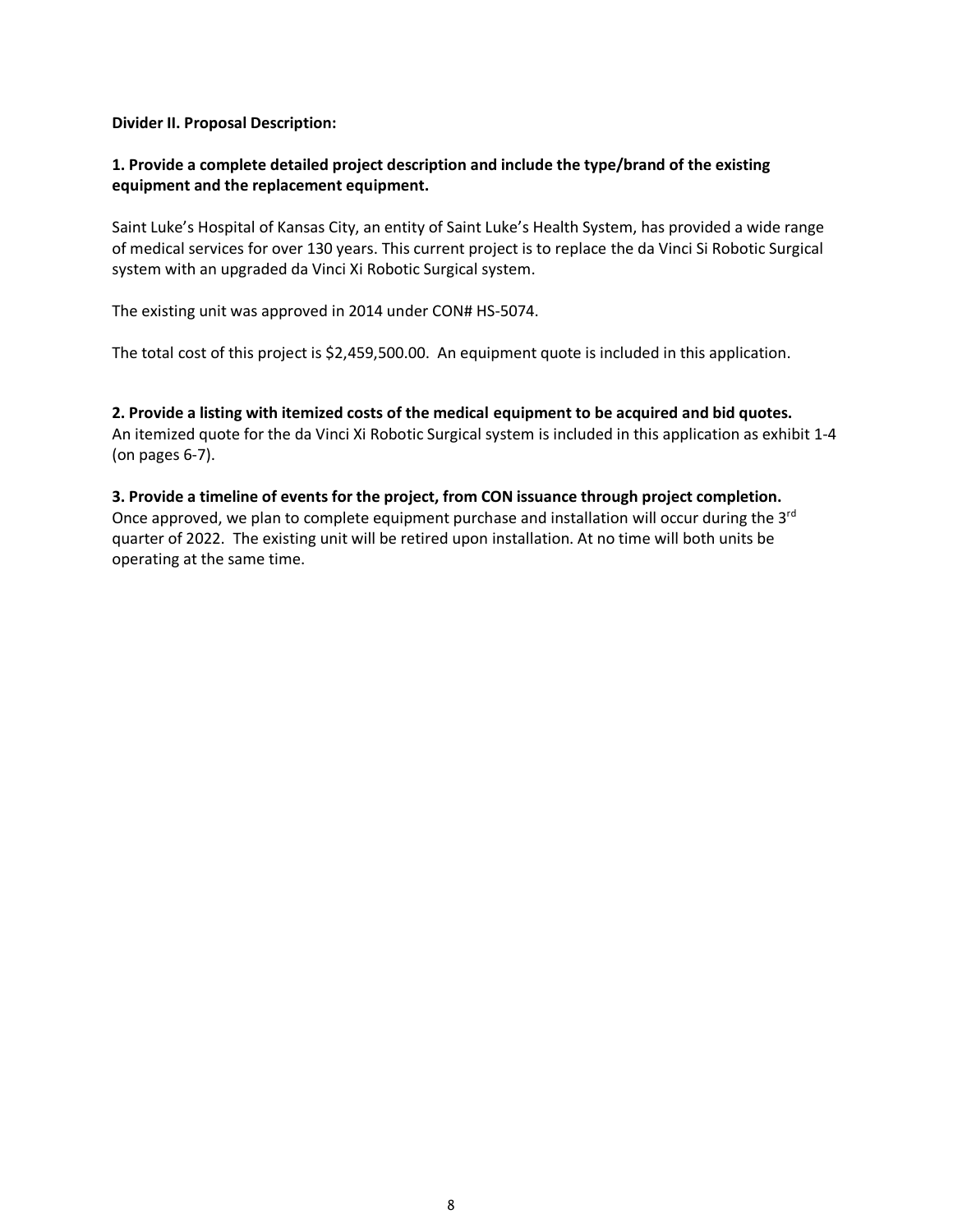## **Divider III. Service Specific Criteria and Standards**

## **1. Describe the financial rationale for the proposed replacement equipment.**

While the existing *da Vinci Si* system is in functioning condition, the replacement of the existing system would advance our instrumentation, vision, and newer features like integrated table motion, natural extension of the surgeons' eyes and hands with substantially improved vision, fast fourquadrant surgery, and has scalable platforms for all the existing and new technologies provided. The setup automation and guidance would promote OR efficiency, and align with Saint Luke's Vision and Mission of serving the Kansas City community.

## **2. Document if the existing equipment has exceeded its useful life.**

The existing system was purchased in 2014 after being approved under CON #HS-5074 and has been discontinued by the vendor. As a result, access to the disposals for the equipment is a challenge, and not sustainable. The current system is in working condition, and access to newer technologies and upgrades have been determined to be of interest and benefit for both the hospital and the patients we serve. The existing system has exceeded its current useful lifespan of 7 years.

## **3. Describe the effect the replacement unit would have on quality of care.**

The new *da Vinci Xi* system offers the latest technologies in instrumentation, vision, access, and precision, allowing surgeons to replicate high-quality outcomes for patient cases to meet evolving industry standards.

**4. Document if the existing equipment is in constant need of repair.** Not applicable; the equipment has not required constant repair.

## **5. Document if the lease on the current equipment has expired.** Not applicable; the existing unit was paid for in full.

## **6. Describe the technological advances provided by the new unit.**

The fourth generation da Vinci surgical systems continue to advance minimally invasive surgery (MIS) across a wide spectrum of surgical procedures. Flexible configurations, upgradable architecture and a consistent interface distinguish these robots from previous generations. Standardization of instruments and components can help manage inventory and improve overall OR efficiency and patient outcomes. The attributes provided by the new unit are as follows:

- Natural extension of surgeons' eyes and hands
- Fast 4-quadrant surgery (multi-quadrant access)
- Improved vision
- Scalable platform for technologies
- Overhead boom allows the arms to rotate as a group freeing up valuable space in surgical field allow unobstructed access to the patient
- Small and lighter arms with extended range of motion to improve reach inside the body
- Endoscope (instrumentation) is easier to use no draping, calibration, and white balance
- Allows surgeon to place scope in any of the arms to give flexibility in setup
- •